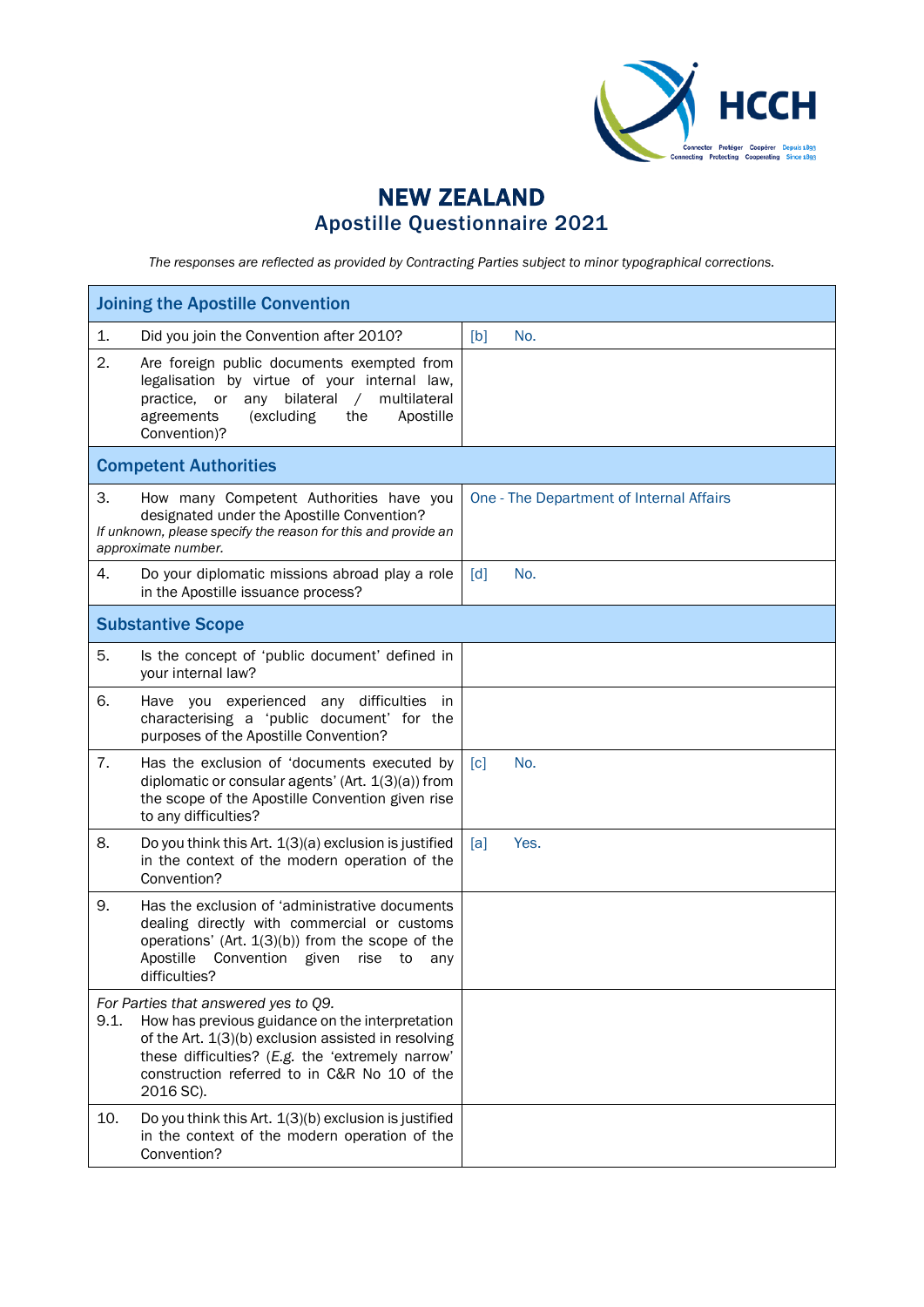| 11.                                    | Do you issue (outgoing) or accept (incoming)<br>Apostilles for any of the following categories of<br>document?                                                                                                                             |                                                                                                                                                  | <b>Issue</b>                                                              | Accept                                                                    |                    |
|----------------------------------------|--------------------------------------------------------------------------------------------------------------------------------------------------------------------------------------------------------------------------------------------|--------------------------------------------------------------------------------------------------------------------------------------------------|---------------------------------------------------------------------------|---------------------------------------------------------------------------|--------------------|
|                                        |                                                                                                                                                                                                                                            | Certificates of origin                                                                                                                           | X                                                                         | X                                                                         |                    |
|                                        |                                                                                                                                                                                                                                            |                                                                                                                                                  | X                                                                         | X                                                                         |                    |
|                                        |                                                                                                                                                                                                                                            |                                                                                                                                                  | Import licences                                                           | X                                                                         | X                  |
|                                        |                                                                                                                                                                                                                                            | Health and safety certificates<br>issued by the relevant<br>government authorities or                                                            | X                                                                         | X                                                                         |                    |
|                                        |                                                                                                                                                                                                                                            |                                                                                                                                                  | Certificates of products<br>registration                                  | $\mathsf{X}$                                                              | X                  |
|                                        |                                                                                                                                                                                                                                            |                                                                                                                                                  | Certificates of conformity                                                | X                                                                         | $\mathsf{X}$       |
|                                        |                                                                                                                                                                                                                                            | End user certificates<br>(i.e. documents certifying that the<br>buyer is the end user of acquired                                                | $\mathsf{X}$                                                              | X                                                                         |                    |
|                                        |                                                                                                                                                                                                                                            |                                                                                                                                                  | Commercial invoices                                                       | $\mathsf{X}$                                                              | $\pmb{\mathsf{X}}$ |
|                                        | <b>Apostille Process</b>                                                                                                                                                                                                                   |                                                                                                                                                  |                                                                           |                                                                           |                    |
|                                        | <b>Certification of Public Documents</b>                                                                                                                                                                                                   |                                                                                                                                                  |                                                                           |                                                                           |                    |
| 12.                                    | Do any of your public documents require some<br>other intermediate certification<br>before the<br>issuance of an Apostille?                                                                                                                | No, an intermediate certification is not required<br>[b]<br>for any public document; Apostilles are issued directly<br>upon the public document. |                                                                           |                                                                           |                    |
|                                        | <b>Requesting an Apostille (Outgoing)</b>                                                                                                                                                                                                  |                                                                                                                                                  |                                                                           |                                                                           |                    |
| 13.                                    | How can an Apostille be requested?                                                                                                                                                                                                         | [a]<br>In person.                                                                                                                                |                                                                           |                                                                           | X                  |
|                                        |                                                                                                                                                                                                                                            | [b]<br>By post.                                                                                                                                  |                                                                           |                                                                           | X                  |
|                                        |                                                                                                                                                                                                                                            | [c]<br>By email.                                                                                                                                 |                                                                           |                                                                           | X                  |
|                                        |                                                                                                                                                                                                                                            | Through a website.<br>[d]                                                                                                                        |                                                                           |                                                                           |                    |
|                                        |                                                                                                                                                                                                                                            | Other.<br>[e]                                                                                                                                    |                                                                           |                                                                           |                    |
| 14.                                    | When issuing an Apostille, do you enquire about<br>the State of destination?                                                                                                                                                               | [a]                                                                                                                                              | Yes, in the application form.                                             |                                                                           |                    |
| 15.                                    | How long does it take for an Apostille to be<br>issued?                                                                                                                                                                                    | In-person request<br>(paper Apostille)                                                                                                           | Other requests<br>(from the time of<br>receipt) (paper<br>Apostille)      | e-Apostille requests                                                      |                    |
|                                        |                                                                                                                                                                                                                                            | Other<br>Processing time-<br>frame can be<br>between 3-7<br>working days.                                                                        | Other<br>Processing time-<br>frame can be<br>between 3-7<br>working days. | Other<br>Processing time-<br>frame can be<br>between 3-7<br>working days. |                    |
| 16.                                    | Does your Competent Authority impose a fee for<br>issuing an Apostille?                                                                                                                                                                    | Yes, a single price for all Apostilles.<br>[a]<br>\$32 for one Apostille - additional Apostilles requested in the<br>same order are \$15         |                                                                           |                                                                           |                    |
| <b>Issuing an Apostille (Outgoing)</b> |                                                                                                                                                                                                                                            |                                                                                                                                                  |                                                                           |                                                                           |                    |
| 17.                                    | How is the origin of a public document verified<br>for the purpose of issuing an Apostille (i.e.<br>verification of the authenticity of the signature,<br>the capacity of the signer, and the identity of the<br>seal / stamp (Art. 5(2))? | [a]<br>Single Competent Authority.<br>An electronic database of sample signatures /<br>[iii]<br>seals / stamps.                                  |                                                                           |                                                                           |                    |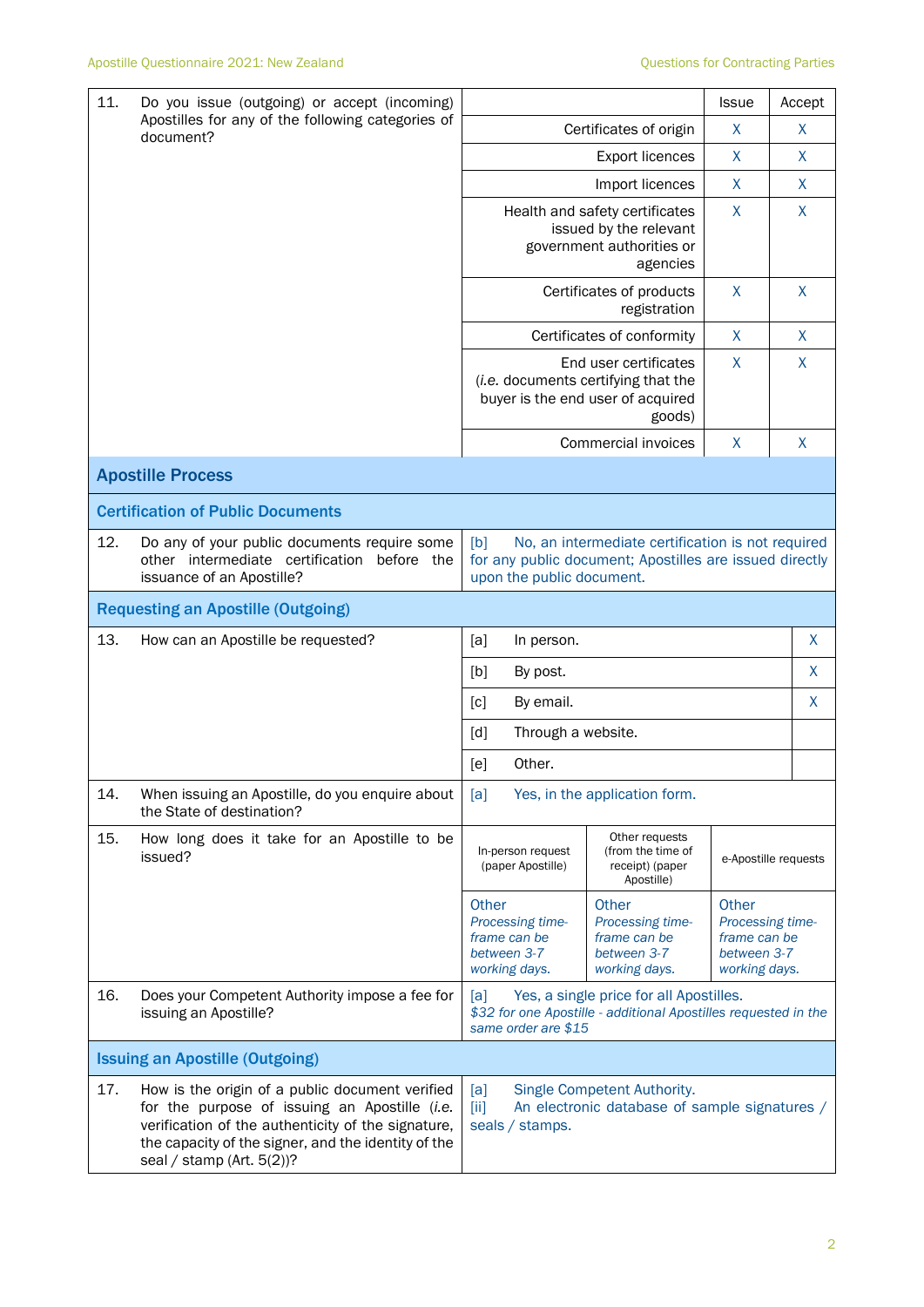| 18.                               | How does a Competent Authority address<br>situations where it is unable to verify the origin<br>of the public document?                                                                        | The Competent Authority will contact the issuing<br>[b]<br>authority to confirm authenticity but will not issue the<br>Apostille until the new signature, stamp or seal is added<br>to the database.           |  |  |
|-----------------------------------|------------------------------------------------------------------------------------------------------------------------------------------------------------------------------------------------|----------------------------------------------------------------------------------------------------------------------------------------------------------------------------------------------------------------|--|--|
| 19.                               | In what language(s) are the 10 standard items<br>of your Apostilles available?                                                                                                                 | [c]<br>In three languages.<br>English, French and Spanish                                                                                                                                                      |  |  |
| 20.                               | In what language(s) are the blank fields of your<br>Apostilles filled in?                                                                                                                      | [a]<br>In one language.<br>English                                                                                                                                                                             |  |  |
| 21.                               | How are the blank fields of your Apostilles filled<br>in?                                                                                                                                      | [b]<br>Using computer software.<br>We use a specific system for maintaining our database and<br>processing applications. Data is entered and then the fields<br>required are printed onto our Apostille paper. |  |  |
|                                   | <b>Apostille Registers</b>                                                                                                                                                                     |                                                                                                                                                                                                                |  |  |
| 22.                               | How is your Apostille register, required by<br>Article 7, maintained?                                                                                                                          | Single Competent Authority.<br>[a]<br>Electronic form, publicly accessible online (e-<br>$[1]$<br>Register).                                                                                                   |  |  |
| 23.                               | What particulars are contained in your Apostille<br>register?                                                                                                                                  | Number and date of the Apostille<br>[a]<br>$\sf X$<br>(required).                                                                                                                                              |  |  |
|                                   |                                                                                                                                                                                                | [b]<br>Name and capacity of the person signing<br>the document and $/$ or the name of<br>X<br>authority whose seal or stamp is affixed<br>(required).                                                          |  |  |
|                                   |                                                                                                                                                                                                | [c]<br>Name and / or type of underlying<br>document.                                                                                                                                                           |  |  |
|                                   |                                                                                                                                                                                                | Description of the contents of underlying<br>$\lceil d \rceil$<br>document.                                                                                                                                    |  |  |
|                                   |                                                                                                                                                                                                | [e]<br>Name of the applicant.                                                                                                                                                                                  |  |  |
|                                   |                                                                                                                                                                                                | State of destination.<br>$[f]$                                                                                                                                                                                 |  |  |
|                                   |                                                                                                                                                                                                | [g]<br>Copy of the Apostille.                                                                                                                                                                                  |  |  |
|                                   |                                                                                                                                                                                                | Copy of the underlying document.<br>$[h]$                                                                                                                                                                      |  |  |
|                                   |                                                                                                                                                                                                | Other.<br>$[1]$                                                                                                                                                                                                |  |  |
| 24.                               | Is there a limit to how long records can be<br>retained on the Apostille register?                                                                                                             | [d]<br>No.                                                                                                                                                                                                     |  |  |
| 25.                               | If your register is not publicly accessible, how<br>frequently do your Competent Authorities<br>receive requests to verify an Apostille they have<br>issued in the register?                   | Not applicable, register is publicly accessible.<br>[g]                                                                                                                                                        |  |  |
| <b>Technology &amp; the e-APP</b> |                                                                                                                                                                                                |                                                                                                                                                                                                                |  |  |
| 26.                               | Under your internal law, do you recognise<br>electronic / digital signatures as functionally<br>equivalent to handwritten signatures (i.e. can a<br>public document be signed electronically)? | Yes.<br>[a]<br>https://www.legislation.govt.nz/act/public/2017/0005/21.<br>0/DLM6844473.html                                                                                                                   |  |  |
| 27.                               | Under your internal law, are public documents<br>executed, or able to be executed, in electronic<br>form (whether or not they are to be used abroad<br>under the Convention)?                  | Yes.<br>[a]                                                                                                                                                                                                    |  |  |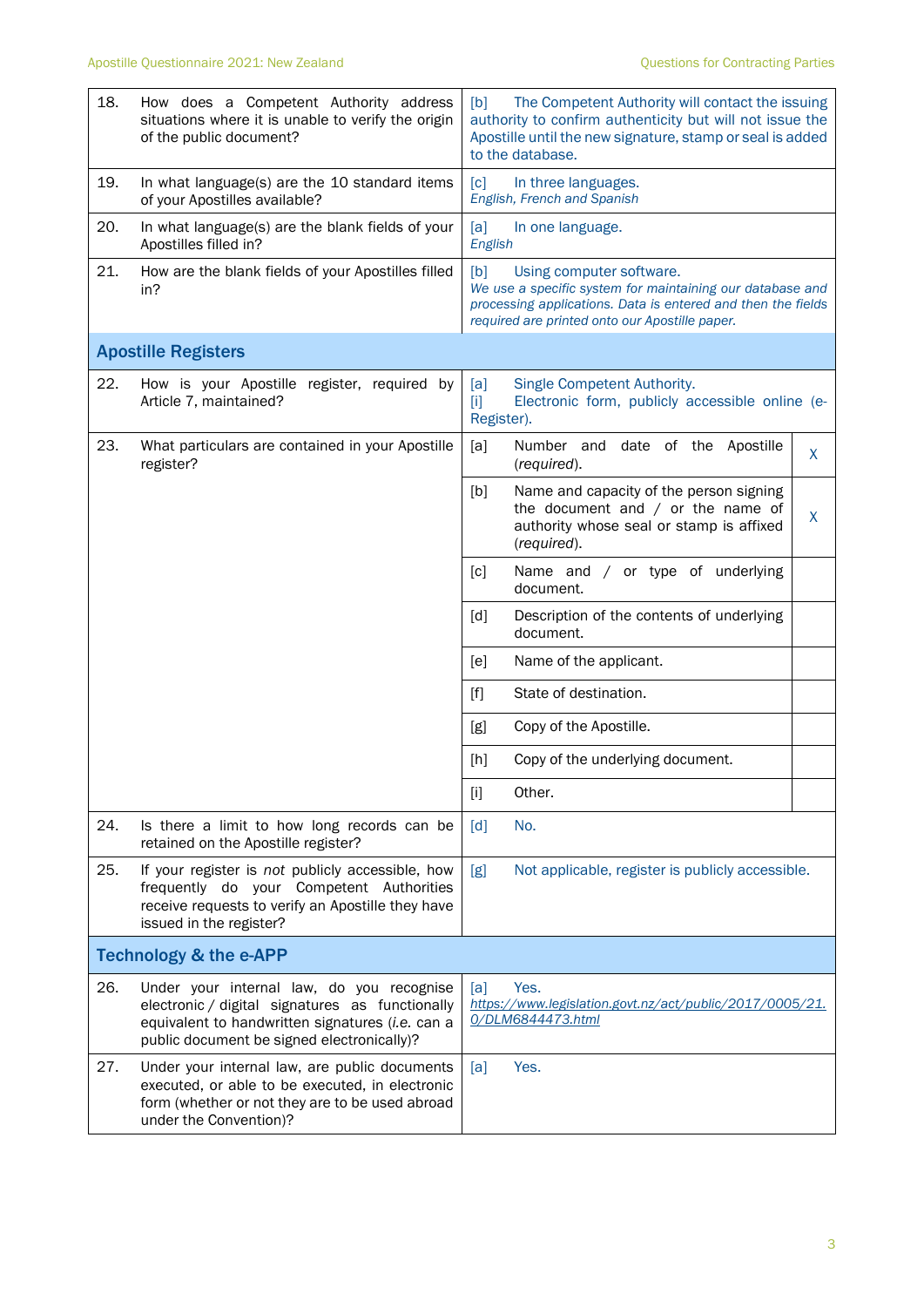| For Parties that answered yes to Q27.<br>27.1. What categories of public documents are                                                                                                                                      | [a]<br>All public documents.<br>X                                                                                                                                  |  |  |
|-----------------------------------------------------------------------------------------------------------------------------------------------------------------------------------------------------------------------------|--------------------------------------------------------------------------------------------------------------------------------------------------------------------|--|--|
| executed, or able to be executed, in electronic<br>form (whether or not they are to be used abroad<br>under the Convention)?                                                                                                | [b]<br>Civil status documents (e.g. birth, death<br>marriage<br>certificates)<br>X<br>and<br>and<br>certificates of non-impediment.                                |  |  |
|                                                                                                                                                                                                                             | [c]<br>Other<br>administrative<br>documents<br>(including decisions from administrative<br>$\sf X$<br>tribunals or decision-making bodies).                        |  |  |
|                                                                                                                                                                                                                             | [d]<br>Extracts from commercial registers and<br>$\sf X$<br>other registers.                                                                                       |  |  |
|                                                                                                                                                                                                                             | Notarial authentications of signatures.<br>[e]<br>$\sf X$                                                                                                          |  |  |
|                                                                                                                                                                                                                             | Other notarial acts.<br>$[f]$                                                                                                                                      |  |  |
|                                                                                                                                                                                                                             | education<br>Diplomas<br>other<br>[g]<br>and<br>X<br>documents.                                                                                                    |  |  |
|                                                                                                                                                                                                                             | [h]<br>Court documents, including judgments.<br>$\sf X$                                                                                                            |  |  |
|                                                                                                                                                                                                                             | Patents or other documents pertaining to<br>[i]<br>X<br>intellectual property rights.                                                                              |  |  |
|                                                                                                                                                                                                                             | [j]<br>Documents relating to adoptions.<br>X                                                                                                                       |  |  |
|                                                                                                                                                                                                                             | Translations.<br>[k]<br>X                                                                                                                                          |  |  |
|                                                                                                                                                                                                                             | $[1]$<br>Medical or health certificates.<br>$\sf X$                                                                                                                |  |  |
|                                                                                                                                                                                                                             | Criminal records.<br>[m]<br>X                                                                                                                                      |  |  |
|                                                                                                                                                                                                                             | Import or export licences.<br>[n]<br>X                                                                                                                             |  |  |
|                                                                                                                                                                                                                             | Certificates of origin.<br>[0]<br>$\sf X$                                                                                                                          |  |  |
|                                                                                                                                                                                                                             | Certificates of conformity.<br>[p]                                                                                                                                 |  |  |
|                                                                                                                                                                                                                             | Other.<br>[q]                                                                                                                                                      |  |  |
| For Parties that answered yes to Q27.<br>27.2. Approximately what percentage of your public<br>documents are originally executed in electronic<br>form (whether or not they are to be used abroad<br>under the Convention)? | 20%                                                                                                                                                                |  |  |
| 28.<br>Do you issue e-Apostilles?                                                                                                                                                                                           | Yes.<br>[a]                                                                                                                                                        |  |  |
| For Parties that answered yes to Q28.<br>28.3. Under your internal law, which of the following<br>do you consider public documents for the<br>purpose of issuing e-Apostilles?                                              | [a]<br>Electronic public documents.<br>Paper public documents that have<br>[b]<br>been<br>scanned by a public official.                                            |  |  |
| For Parties that answered yes to Q28.<br>28.4. How is an e-Apostille signed (i.e. what technology<br>electronic / digital<br>used<br>to<br>apply an<br>is<br>signature)?                                                    | Technology from a commercial provider (e.g.<br>[b]<br>Adobe).<br>Adobe and Global Sign                                                                             |  |  |
| For Parties that answered yes to Q28.<br>28.5. How is an e-Apostille affixed to / associated with<br>the underlying public document to ensure it is<br>not tampered with?                                                   | Adobe licence means we are able to combine<br>documents and the Global Sign licence means that we<br>can digitally secure the documents to eliminate<br>tampering. |  |  |
| For Parties that answered yes to Q28.<br>28.6. Once issued, how is the e-Apostille transmitted<br>to the applicant?                                                                                                         | [a]<br>Via email (regular).                                                                                                                                        |  |  |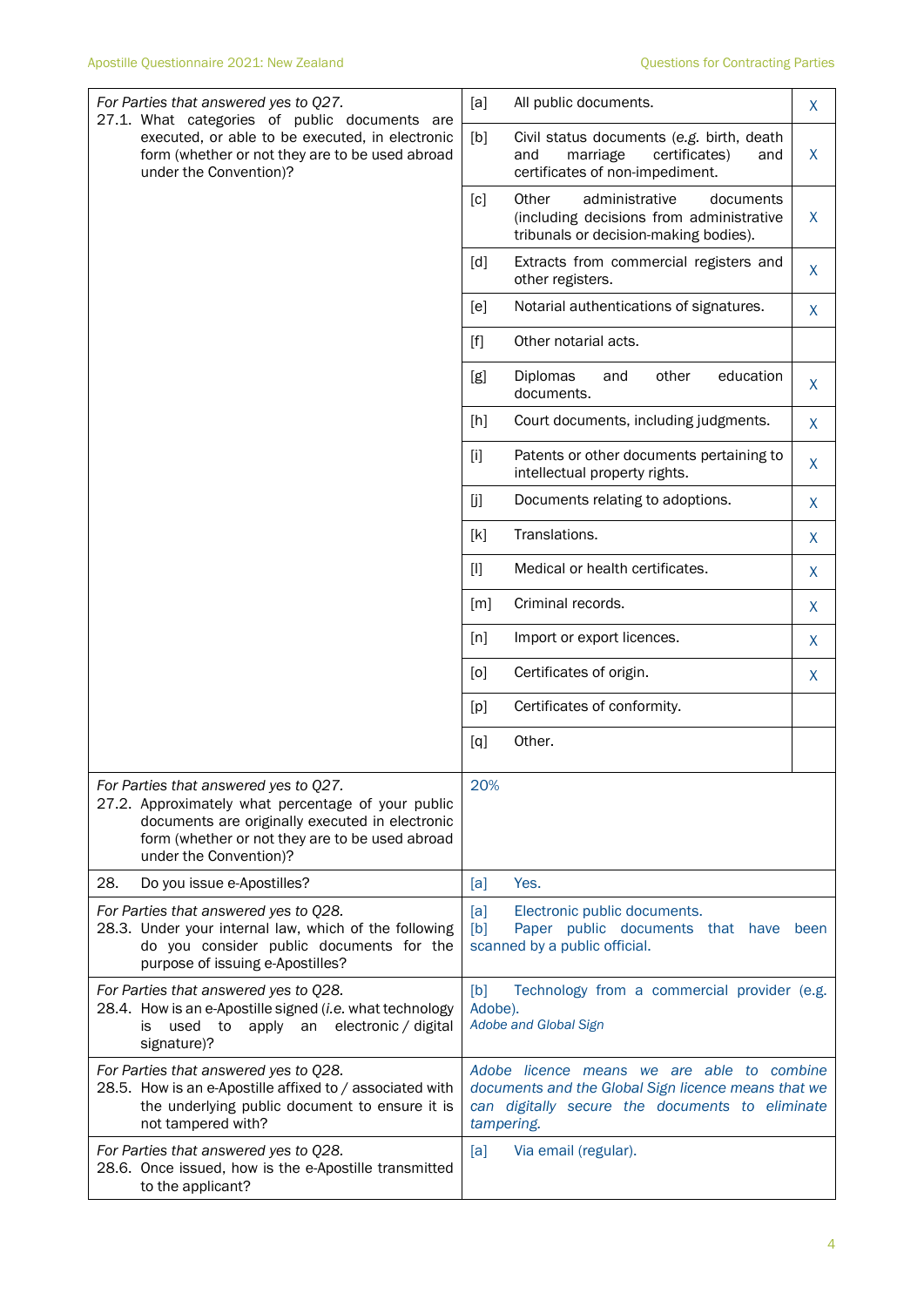| 29. | Are your authorities<br>equipped to accept<br>incoming e-Apostilles?                                                                                            | [a]                                                                                                        | Yes, all e-Apostilles can be processed.                                                             |   |
|-----|-----------------------------------------------------------------------------------------------------------------------------------------------------------------|------------------------------------------------------------------------------------------------------------|-----------------------------------------------------------------------------------------------------|---|
| 30. | Do you maintain an e-Register?                                                                                                                                  | [a]                                                                                                        | Yes.                                                                                                |   |
|     | For Parties that answered yes to Q30.<br>30.2. What technology is used to maintain your<br>e-Register?                                                          | [a]                                                                                                        | A government-built platform.                                                                        |   |
| 31. | Have you been in contact with other Competent<br>Authorities that operate an e-APP component<br>and exchanged information and / or relevant<br>experience?      | Yes.<br>[a]<br>Recently held zoom sessions with Israel.<br>Have also had email correspondence with the UK. |                                                                                                     |   |
|     | <b>Issues with Apostilles</b>                                                                                                                                   |                                                                                                            |                                                                                                     |   |
| 32. | Has an Apostille <i>issued</i> by your Competent<br>Authority ever been refused by the authorities of<br>another Contracting Party on the following<br>grounds: | [a]                                                                                                        | Form requirements (e.g. square-shaped,<br>sides of at least nine centimetres, border,<br>ink, etc). |   |
|     |                                                                                                                                                                 | [b]                                                                                                        | The manner in which the Apostille was<br>affixed / attached<br>the<br>to<br>underlying<br>document. |   |
|     |                                                                                                                                                                 | [c]                                                                                                        | The Apostille was not signed.                                                                       |   |
|     |                                                                                                                                                                 | [d]                                                                                                        | of<br>standard<br><b>One</b><br>the<br>or<br>more<br>informational items were not filled in.        |   |
|     |                                                                                                                                                                 | [e]                                                                                                        | The Apostille was in electronic form (an<br>e-Apostille).                                           | X |
|     |                                                                                                                                                                 | $[f]$                                                                                                      | The underlying public document was in<br>electronic form.                                           |   |
|     |                                                                                                                                                                 | [g]                                                                                                        | The underlying public document had<br>expired / was not issued within a certain<br>timeframe.       | X |
|     |                                                                                                                                                                 | [h]                                                                                                        | The underlying document was not a<br>public document under the law of the<br>destination.           |   |
|     |                                                                                                                                                                 | [i]                                                                                                        | Other.                                                                                              |   |
|     |                                                                                                                                                                 | [j]                                                                                                        | Unknown.                                                                                            |   |
|     |                                                                                                                                                                 | [k]                                                                                                        | No / Not applicable.                                                                                |   |
|     | For Parties that answered other than "No" to Q32.<br>32.1. If an Apostille was rejected, what action did you                                                    | [a]                                                                                                        | The Apostille was reissued.                                                                         | X |
|     | take?                                                                                                                                                           | [b]                                                                                                        | Contacted the receiving authority.                                                                  | X |
|     |                                                                                                                                                                 | [c]                                                                                                        | Contacted the Competent Authority of the<br>place of destination.                                   |   |
|     |                                                                                                                                                                 | $\lceil d \rceil$                                                                                          | Contacted nearest diplomatic mission of<br>the place of destination.                                |   |
|     |                                                                                                                                                                 | [e]                                                                                                        | diplomatic<br>Contacted<br>own<br>mission<br>accredited to the place of destination.                |   |
|     |                                                                                                                                                                 | $[f]$                                                                                                      | Contacted the Permanent Bureau.                                                                     |   |
|     |                                                                                                                                                                 | [g]                                                                                                        | No action taken.                                                                                    |   |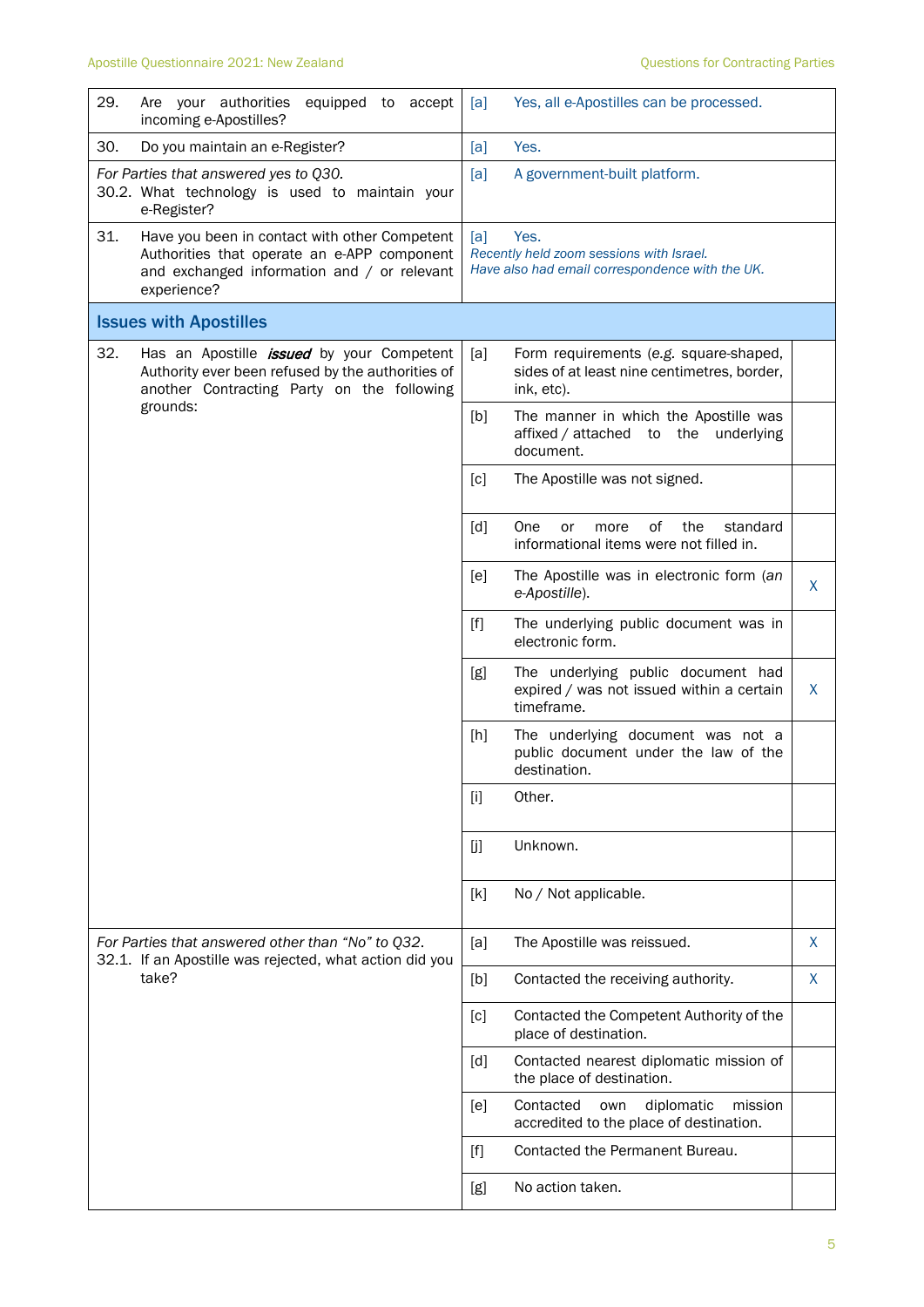|                      |                                                                                                                                                                                                                                                                            | [h]                                                                                                                                                | Other.                                                                                              |    |
|----------------------|----------------------------------------------------------------------------------------------------------------------------------------------------------------------------------------------------------------------------------------------------------------------------|----------------------------------------------------------------------------------------------------------------------------------------------------|-----------------------------------------------------------------------------------------------------|----|
|                      |                                                                                                                                                                                                                                                                            | $[1]$                                                                                                                                              | Unknown.                                                                                            |    |
| 33.                  | Has your Competent Authority ever been<br>requested by external Competent Authorities to<br>certify or confirm your procedure for issuing<br>Apostilles?                                                                                                                   | [a]                                                                                                                                                | Yes.<br>We have in the past but not recently.                                                       |    |
| 34.                  | Has an Apostille <i>received</i> by your authorities<br>ever been refused on the following grounds:                                                                                                                                                                        | [a]                                                                                                                                                | The issuing State was not a Contracting<br>Party to the Apostille Convention.                       |    |
|                      |                                                                                                                                                                                                                                                                            | [b]                                                                                                                                                | Form requirements (e.g. square-shaped,<br>sides of at least nine centimetres, border,<br>ink, etc). |    |
|                      |                                                                                                                                                                                                                                                                            | [c]                                                                                                                                                | The manner in which the Apostille was<br>affixed / attached to the<br>underlying<br>document.       |    |
|                      |                                                                                                                                                                                                                                                                            | $\lceil d \rceil$                                                                                                                                  | The Apostille was not signed.                                                                       |    |
|                      |                                                                                                                                                                                                                                                                            | [e]                                                                                                                                                | One<br>οf<br>the<br>standard<br>or<br>more<br>informational items were not filled in.               |    |
|                      |                                                                                                                                                                                                                                                                            | $[f]$                                                                                                                                              | The Apostille was in electronic form (an<br>e-Apostille).                                           |    |
|                      |                                                                                                                                                                                                                                                                            | [g]                                                                                                                                                | The underlying public document was in<br>electronic form.                                           |    |
|                      |                                                                                                                                                                                                                                                                            | [h]                                                                                                                                                | The underlying public document had<br>expired / was not issued within a certain<br>timeframe.       |    |
|                      |                                                                                                                                                                                                                                                                            | $[1]$                                                                                                                                              | The underlying document was not a<br>public document under the law of the<br>destination.           |    |
|                      |                                                                                                                                                                                                                                                                            | [j]                                                                                                                                                | Other.                                                                                              |    |
|                      |                                                                                                                                                                                                                                                                            | [k]                                                                                                                                                | Unknown.                                                                                            | X. |
|                      |                                                                                                                                                                                                                                                                            | $[]$                                                                                                                                               | No / Not applicable.                                                                                |    |
| <b>Miscellaneous</b> |                                                                                                                                                                                                                                                                            |                                                                                                                                                    |                                                                                                     |    |
| 35.                  | Would you be interested in attending the 2021<br>meeting of the Special Commission on the<br>practical operation of the Apostille Convention?                                                                                                                              | [b]                                                                                                                                                | Yes, via videoconference.                                                                           |    |
| 36.                  | Have<br>encountered<br>persistent<br>you<br>any<br>difficulties, issues, or challenges<br>in the<br>operation of the Apostille Convention that you<br>would like discussed at the 2021 Special<br>Commission?<br>If yes, would you like your answer to this question to be | Yes.<br>[a]<br>Countries who do not accept the e-Apostilles and will<br>only accept paper Apostilles.                                              |                                                                                                     |    |
| 37.                  | published without reference to your authority or State?<br>Do you have any suggestions that could assist in                                                                                                                                                                |                                                                                                                                                    |                                                                                                     |    |
|                      | the promotion, implementation, or operation of<br>the Apostille Convention?<br>If yes, would you like your answer to this question to be<br>published without reference to your authority or State?                                                                        | Yes.<br>[a]<br>Promoting the advantages of accepting e-Apostilles as<br>a more efficient way of processing and issuing<br>documents for customers. |                                                                                                     |    |